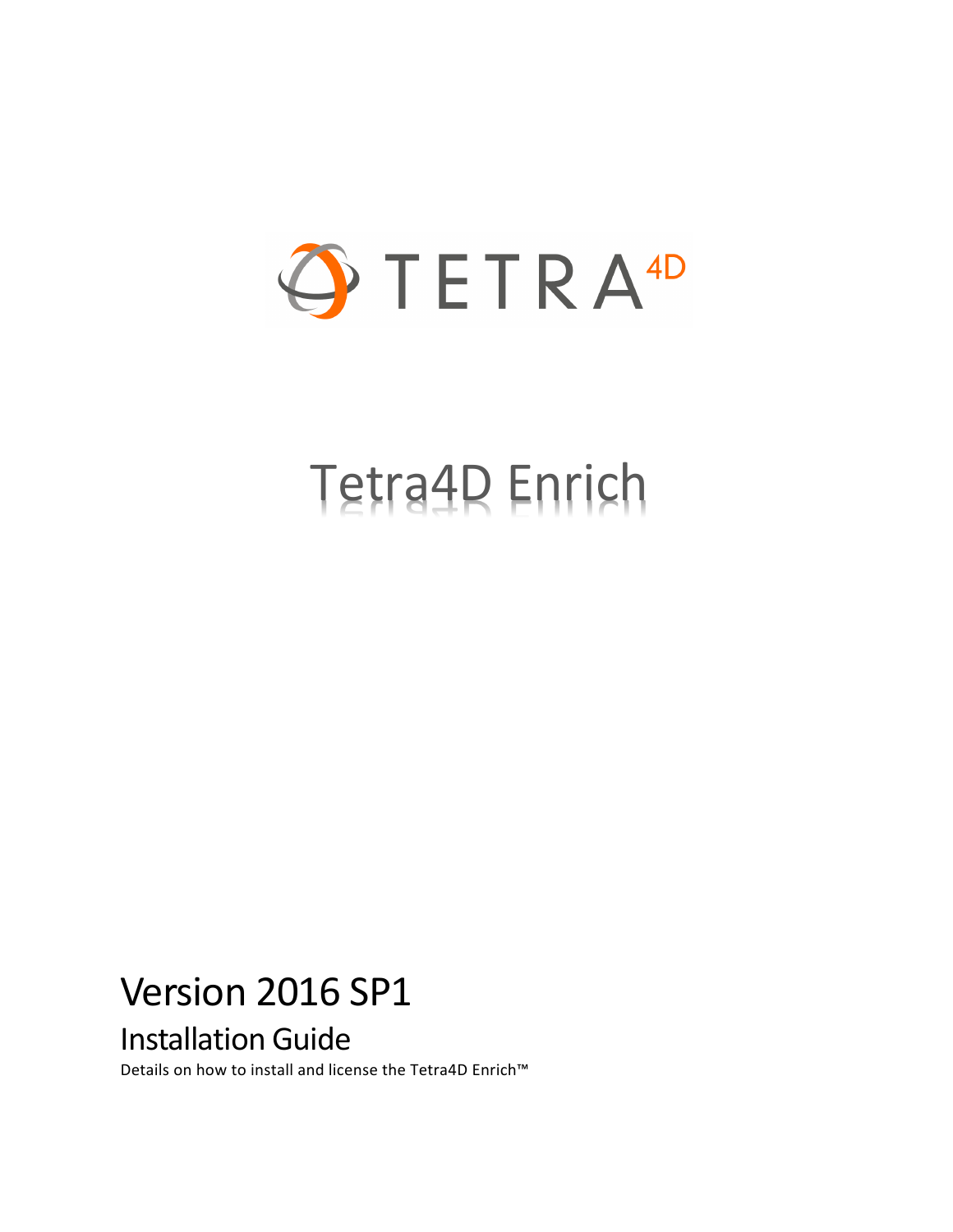### **Table of Contents**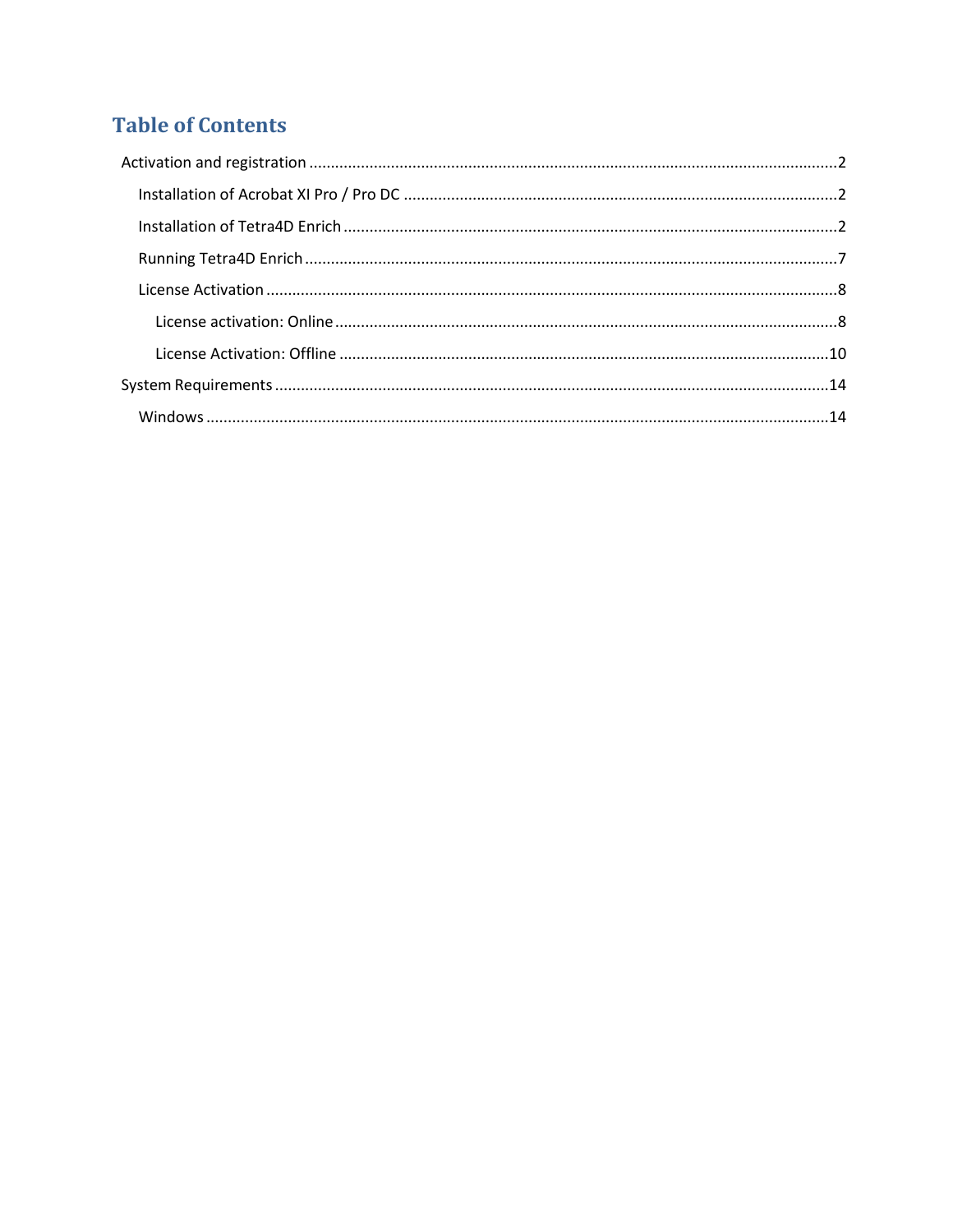## <span id="page-2-0"></span>**Activation and registration**

#### <span id="page-2-1"></span>**Installation of Acrobat XI Pro / Pro DC**

Tetra4D Enrich has been developed as an Add-in for Adobe® Acrobat® Pro and supports versions XI and DC. As such, Acrobat XI Pro or Pro DC is required to be installed for Tetra4D Enrich to function.

A free trial of Acrobat Pro DC can be downloaded at: [http://www.adobe.com/cfusion/tdrc/index.cfm?product=acrobat\\_pro](http://www.adobe.com/cfusion/tdrc/index.cfm?product=acrobat_pro)

Please refer to<https://helpx.adobe.com/creative-cloud/learn/tutorials/acrobat.html#get-started> and<https://helpx.adobe.com/document-cloud.html> for detailed instructions and troubleshooting related to Acrobat XI Pro / Pro DC.

If you have not yet purchased Acrobat Pro, it can be purchased along with Tetra4D Enrich as a package called *Tetra4D Enrich Bundle* online at:<http://www.tetra4d.com/store>

#### <span id="page-2-2"></span>**Installation of Tetra4D Enrich**

#### **Important remark:**

Installing Tetra4D Enrich product also installs Tetra4D Converter product.

The Tetra4D Enrich includes Tetra4D Converter product in order to provide the features to convert native 3D CAD data into PDF document.

During the installation process, the "Tetra4D Enrich" installer will install two Acrobat plugins (Tetra4D Enrich and Tetra4D Converter).

- 1. Download and run the "Tetra4D Enrich" installer. The installer should have been emailed to you along with your license/serial number. You can also find it in your [Customer Portal](https://system.netsuite.com/core/media/media.nl?id=1512340&c=1268810&h=7381c1353a387fc86a78&_xt=.html)
- 2. Select the desired setup language and choose **OK:**

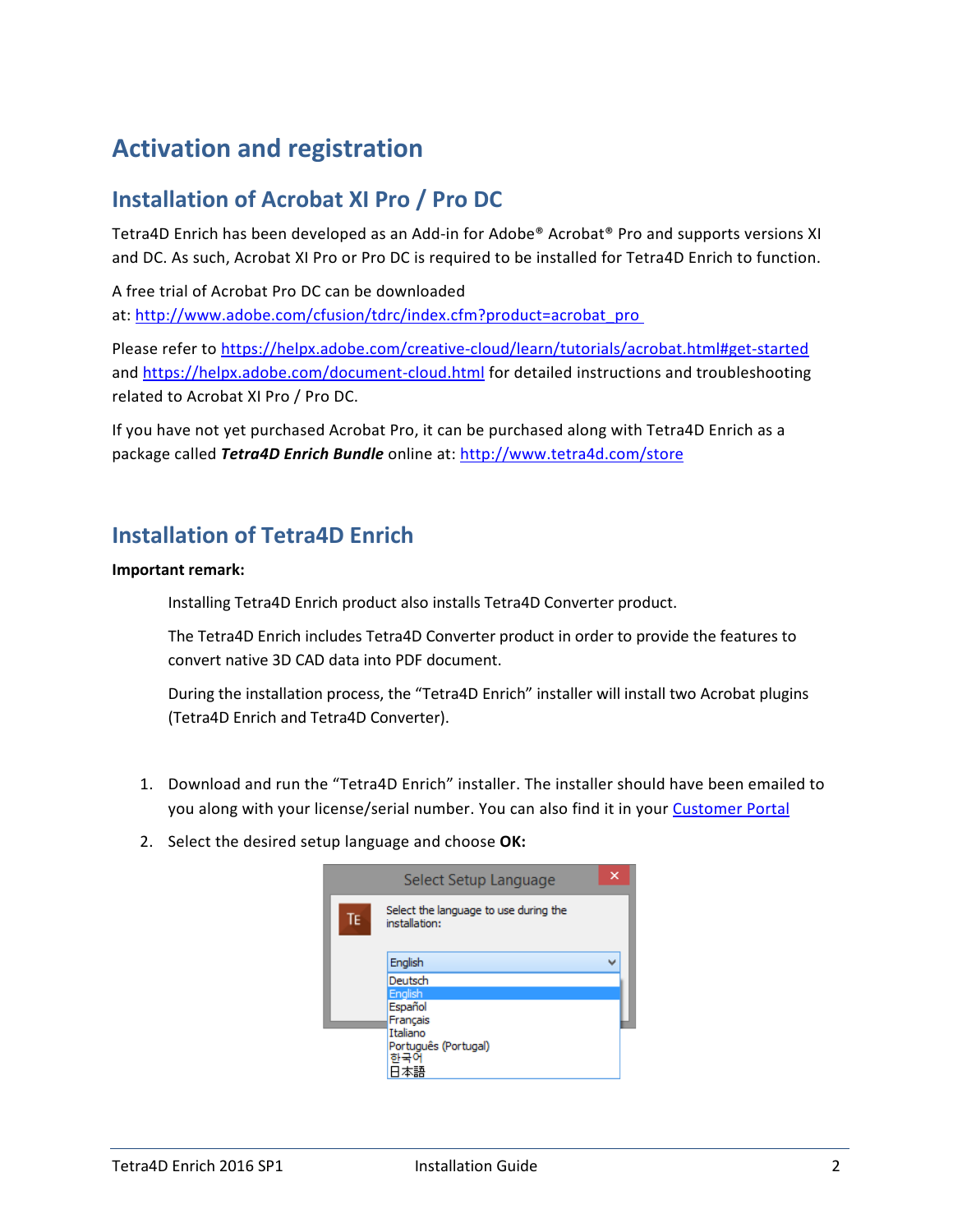3. The installation programs welcome screen is then displayed. Click **Next** to continue:



4. If Tetra4D Converter is already installed, on your computer, the below dialog will be displayed. Read the important message for the users of the Tetra4D Converter product, and click **Next** to continue:

| ×<br>Setup - Tetra4D Enrich<br>TE.                                                                                                                                                                                                                                                                                                                                                                                       |
|--------------------------------------------------------------------------------------------------------------------------------------------------------------------------------------------------------------------------------------------------------------------------------------------------------------------------------------------------------------------------------------------------------------------------|
| Please Read: IMPORTANT message for USERS OF TETRA4D CONVERTER<br>TE<br>Installation of Tetra4D Enrich 2016 on an older version of Tetra4D Converter                                                                                                                                                                                                                                                                      |
| You are about to install Tetra4D Enrich on a computer with Tetra4D Converter.<br>Tetra4D Enrich is based on the very latest of Tetra4D conversion technology, and it<br>will overwrite your current copy of Tetra4D Converter.<br>Important: Prior to completing the installation of Tetra4D Enrich, please store the<br>earlier version of Converter prior, in case if you need to return using the earlier<br>version. |
| To find your Tetra4D Converter version number:<br>- Launch Acrobat Pro<br>- Select "3D PDF/Tetra4D Converter" in the Menu bar<br>- Select "About 3D PDF/Tetra4D Converter"<br>A dialog window will appear with your software version We recommend you take a<br>screen shot or make note of your current Tetra4D Converter version.<br>For any question related to this, please refer to the installation guide, or      |
| http://www.tetra4d.com/fag/<br>$Back$<br>Next ><br>Cancel                                                                                                                                                                                                                                                                                                                                                                |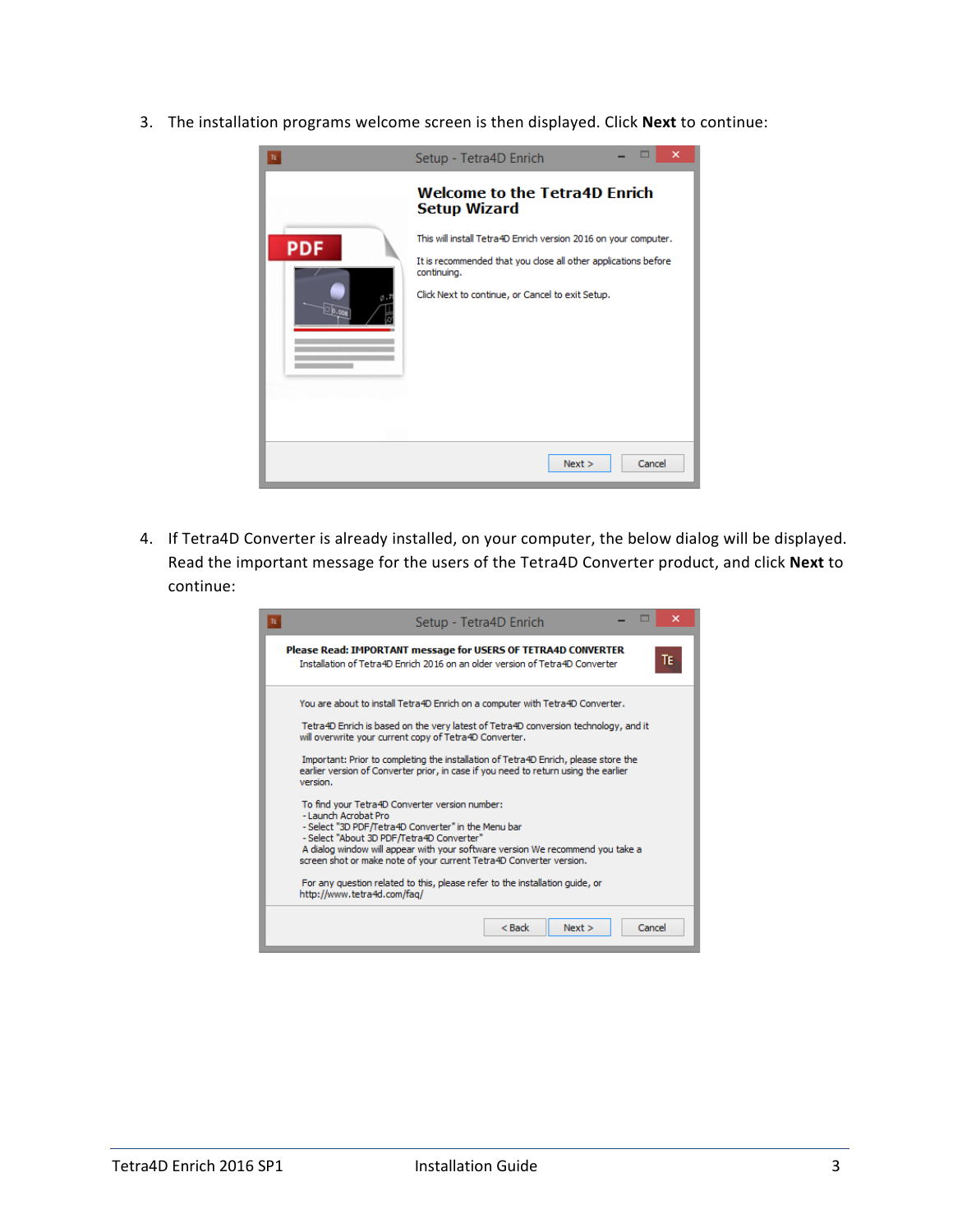5. Read and accept the End User License Agreement, then click **Next** to continue:

| Setup - Tetra4D Enrich                                                                                                                                                                                                                                                                                                                                                                                                                                                                                                                                                                                                            | ×      |
|-----------------------------------------------------------------------------------------------------------------------------------------------------------------------------------------------------------------------------------------------------------------------------------------------------------------------------------------------------------------------------------------------------------------------------------------------------------------------------------------------------------------------------------------------------------------------------------------------------------------------------------|--------|
| <b>License Agreement</b><br>Please read the following important information before continuing.                                                                                                                                                                                                                                                                                                                                                                                                                                                                                                                                    | ΙF     |
| Please read the following License Agreement. You must accept the terms of this<br>agreement before continuing with the installation.                                                                                                                                                                                                                                                                                                                                                                                                                                                                                              |        |
| Tetra4D Enrich™ Software License Agreement                                                                                                                                                                                                                                                                                                                                                                                                                                                                                                                                                                                        | ۸      |
| INOTICE TO USER: PLEASE READ THIS AGREEMENT CAREFULLY, BY COPYING,<br>INSTALLING OR USING ALL OR ANY PORTION OF THE SOFTWARE YOU ACCEPT<br>ALL THE TERMS AND CONDITIONS OF THIS AGREEMENT, INCLUDING, IN<br>PARTICULAR THE LIMITATIONS ON: USE CONTAINED IN SECTION 2;<br>TRANSFERABILITY IN SECTION 4; WARRANTY IN SECTIONS 6 AND 7; LIABILITY<br>IN SECTION 8; CONNECTIVITY AND PRIVACY IN SECTION 14; AND SPECIFIC<br>PROVISIONS AND EXCEPTIONS IN SECTION 15, YOU AGREE THAT THIS<br>AGREEMENT IS LIKE ANY WRITTEN NEGOTIATED AGREEMENT SIGNED BY YOU.<br>THIS AGREEMENT IS ENFORCEABLE AGAINST YOU AND ANY LEGAL ENTITY THAT |        |
| I accept the agreement                                                                                                                                                                                                                                                                                                                                                                                                                                                                                                                                                                                                            |        |
| I do not accept the agreement                                                                                                                                                                                                                                                                                                                                                                                                                                                                                                                                                                                                     |        |
| $Back$<br>Next                                                                                                                                                                                                                                                                                                                                                                                                                                                                                                                                                                                                                    | Cancel |

6. Read the Customer Experience Improvement Program terms.

If you don't want to participate in this program, uncheck the check-box.

Then click **Next** to continue:

| Setup - Tetra4D Enrich                                                                                                                                                                                                                                                                                                                                                                                                                                                                                                                                                                                                                                                                                                                                                                                                                                                                                   |
|----------------------------------------------------------------------------------------------------------------------------------------------------------------------------------------------------------------------------------------------------------------------------------------------------------------------------------------------------------------------------------------------------------------------------------------------------------------------------------------------------------------------------------------------------------------------------------------------------------------------------------------------------------------------------------------------------------------------------------------------------------------------------------------------------------------------------------------------------------------------------------------------------------|
| <b>Customer Experience Improvement Program</b><br>TE.<br>Help us enhance Tetra4D Enrich                                                                                                                                                                                                                                                                                                                                                                                                                                                                                                                                                                                                                                                                                                                                                                                                                  |
| We are continually seeking to develop and enhance the products and services we<br>offer to our customers. To facilitate this process, it is helpful for us to collect<br>information related to how customers use our software. By installing and using our<br>products, you are agreeing to participate in our CEIP (Customer Experience<br>Improvement Program) whereby you are granting us permission to collect, maintain,<br>process, and use analytics data related to your use of our Software. All the data we<br>collect is anonymous and we do not store any IP addresses or personally identifiable<br>information. For the purpose of the CEIP, we may rely on third party analytics services<br>to collect and process this data and such data is stored and processed on servers<br>located in EU and USA.<br>$ v $ I agree to participate to the Customer Experience Improvement Program. |
| Cancel<br>$Back$<br>Next                                                                                                                                                                                                                                                                                                                                                                                                                                                                                                                                                                                                                                                                                                                                                                                                                                                                                 |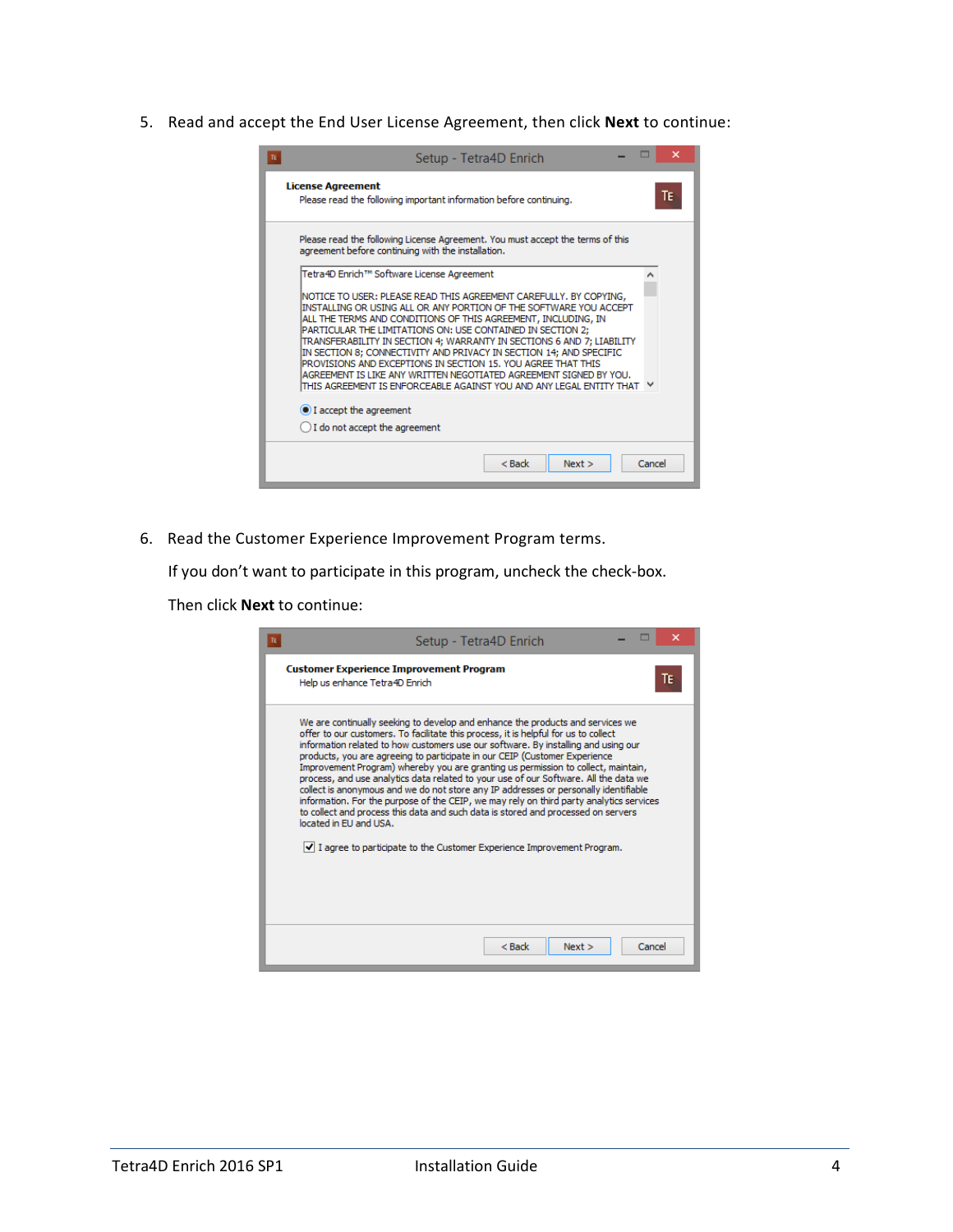7. Enter you user information (optional), then click **Next** to continue:

| $\rm{TE}$                                                 | Setup - Tetra4D Enrich |        | $\times$ |
|-----------------------------------------------------------|------------------------|--------|----------|
| <b>User Information</b><br>Please enter your information. |                        |        | TE.      |
| User Name:<br>Organization:                               |                        |        |          |
|                                                           |                        |        |          |
|                                                           |                        |        |          |
|                                                           |                        |        |          |
|                                                           | $<$ Back<br>Next       | Cancel |          |

8. Finally, review the installation information and click **Install**:

| Setup - Tetra4D Enrich<br>TE                                                                                                                 | ×   |
|----------------------------------------------------------------------------------------------------------------------------------------------|-----|
| <b>Ready to Install</b><br>Setup is now ready to begin installing Tetra4D Enrich on your computer.                                           | TE. |
| Click Install to continue with the installation, or click Back if you want to review or<br>change any settings.                              |     |
| Acrobat version:<br>r.<br>User information:<br>administrateur<br>Destination location:<br>C: \Program Files (x86)\Adobe\Acrobat 2015\Acrobat |     |
| Tetra4D Converter<br>Tetra4D Enrich                                                                                                          |     |
| w<br>$\epsilon$                                                                                                                              |     |
| $Back$<br>Cancel<br>Insta                                                                                                                    |     |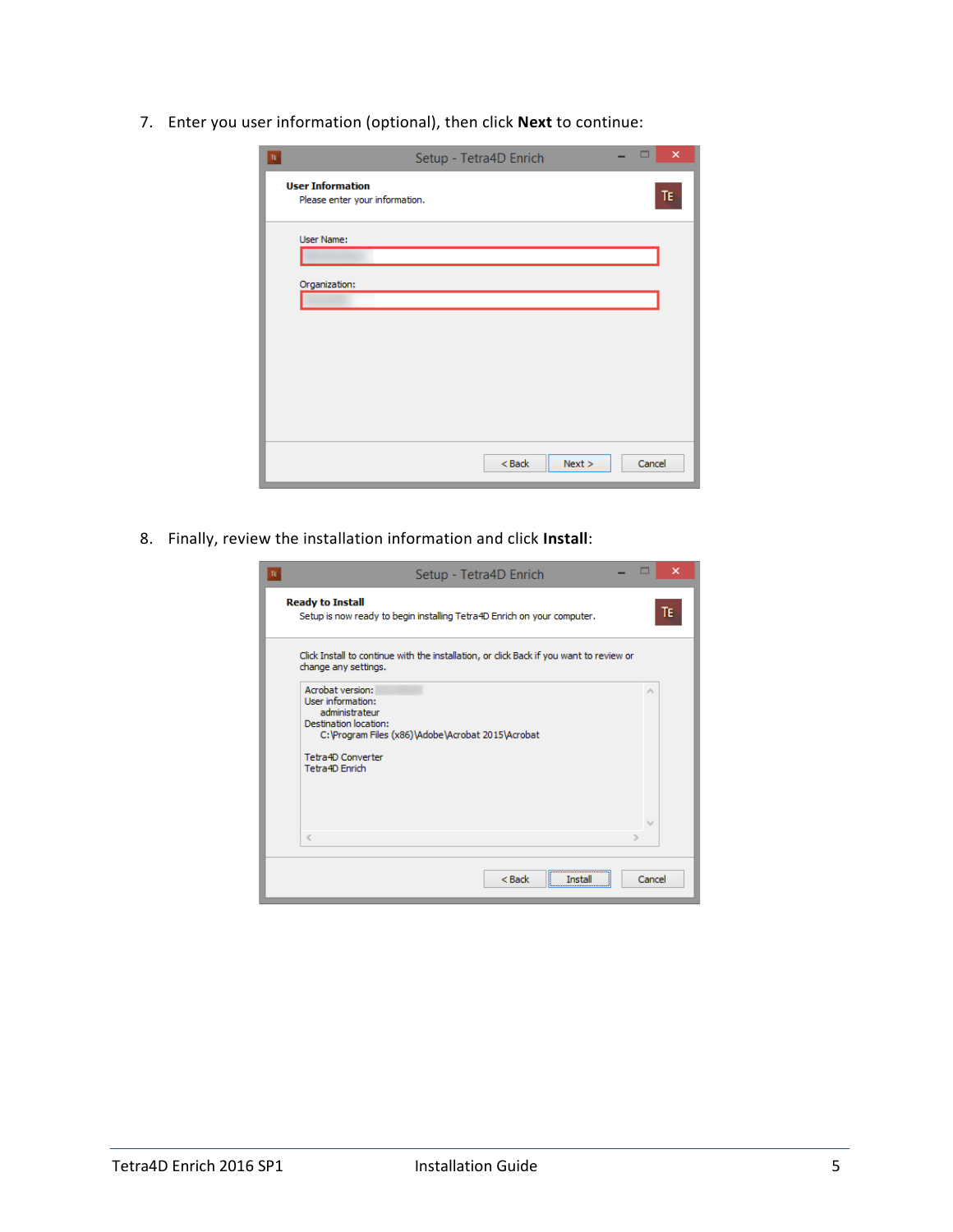After the installation is complete, the installer may notify you that a system restart is necessary in order to fully complete the installation process. If the following dialog box is displayed, please make sure that you restart your computer before trying to run the Tetra4D Enrich for the first time:

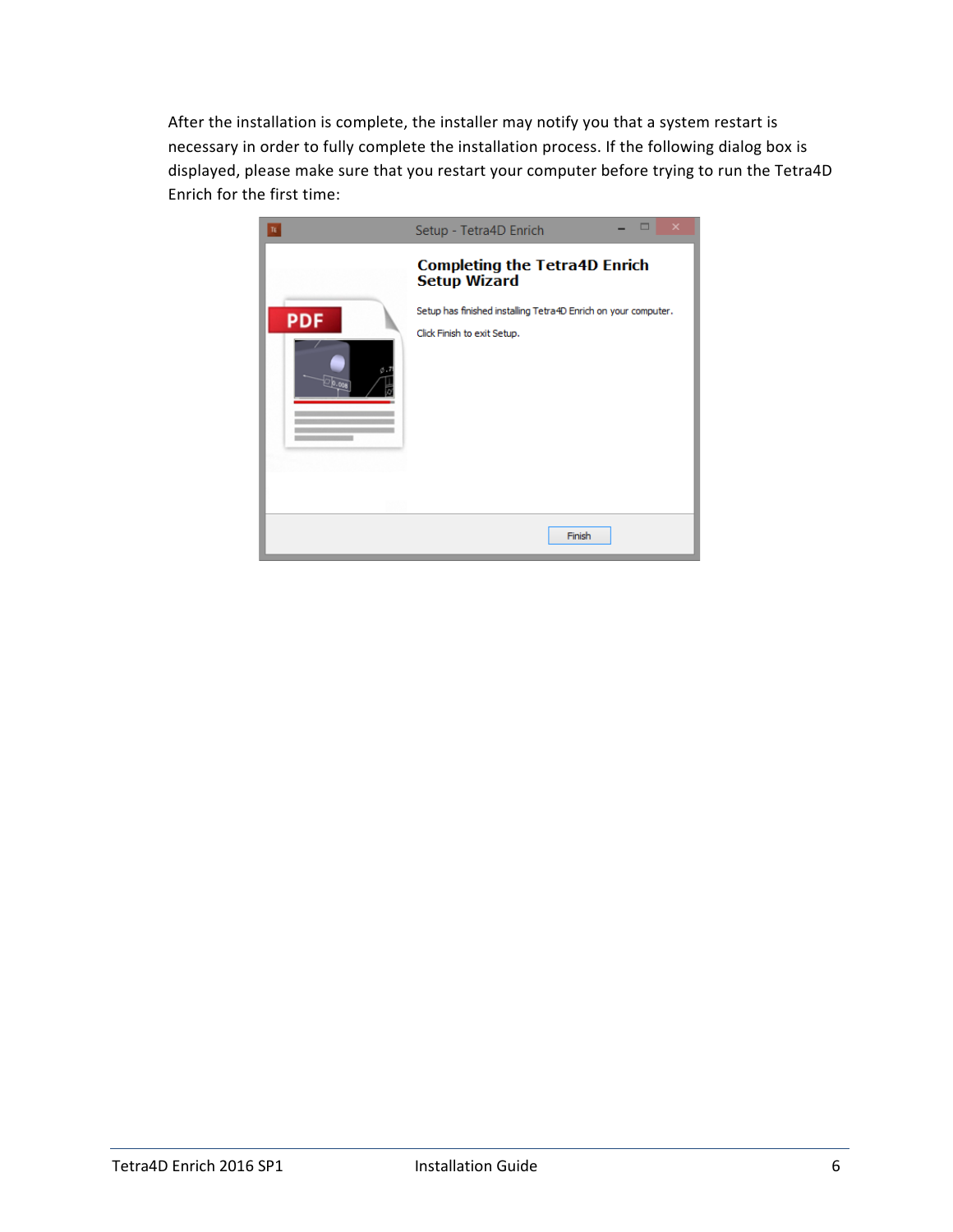#### <span id="page-7-0"></span>**Running Tetra4D Enrich**

To run Tetra4D Enrich, please go to your start menu and launch Acrobat Pro. When you first launch Acrobat Pro after installing Tetra4D Enrich, you will see the following dialog box until your license has been activated.

> Tetra4D Enrich Thank you for evaluating this fully featured version of Tetra4D Enrich.Your trial<br>period will expire in 28 Days. Would you like to purchase a copy ? **Buy Now Continue Trial** I already have a serial number

Tetra4D Enrich starts automatically in a trial mode, with a 28 day duration.

- Select the **Buy Now** button to go to the Tetra4D web store to purchase licenses of the Tetra4D Enrich.
- Select the **Continue Trial** button to run in trial mode. The Tetra4D Enrich will run in trial mode for 28 days after installation.
- You should receive an email from tetra4d.com when you purchase Tetra4D Enrich with your serial number/license key and a link to the installation setup. These can also be found in your [Customer Portal.](https://system.netsuite.com/core/media/media.nl?id=1512340&c=1268810&h=7381c1353a387fc86a78&_xt=.html) To activate your license, select the **I already have a serial number** button and enter your serial number in the activation window. Detailed activation instructions can be found on the next page of this document.

If you are unsure what your license status is or just need help in general, please a support request by going to<http://www.tetra4d.com/support> or by accessing you[r Customer portal.](https://system.netsuite.com/core/media/media.nl?id=1512340&c=1268810&h=7381c1353a387fc86a78&_xt=.html)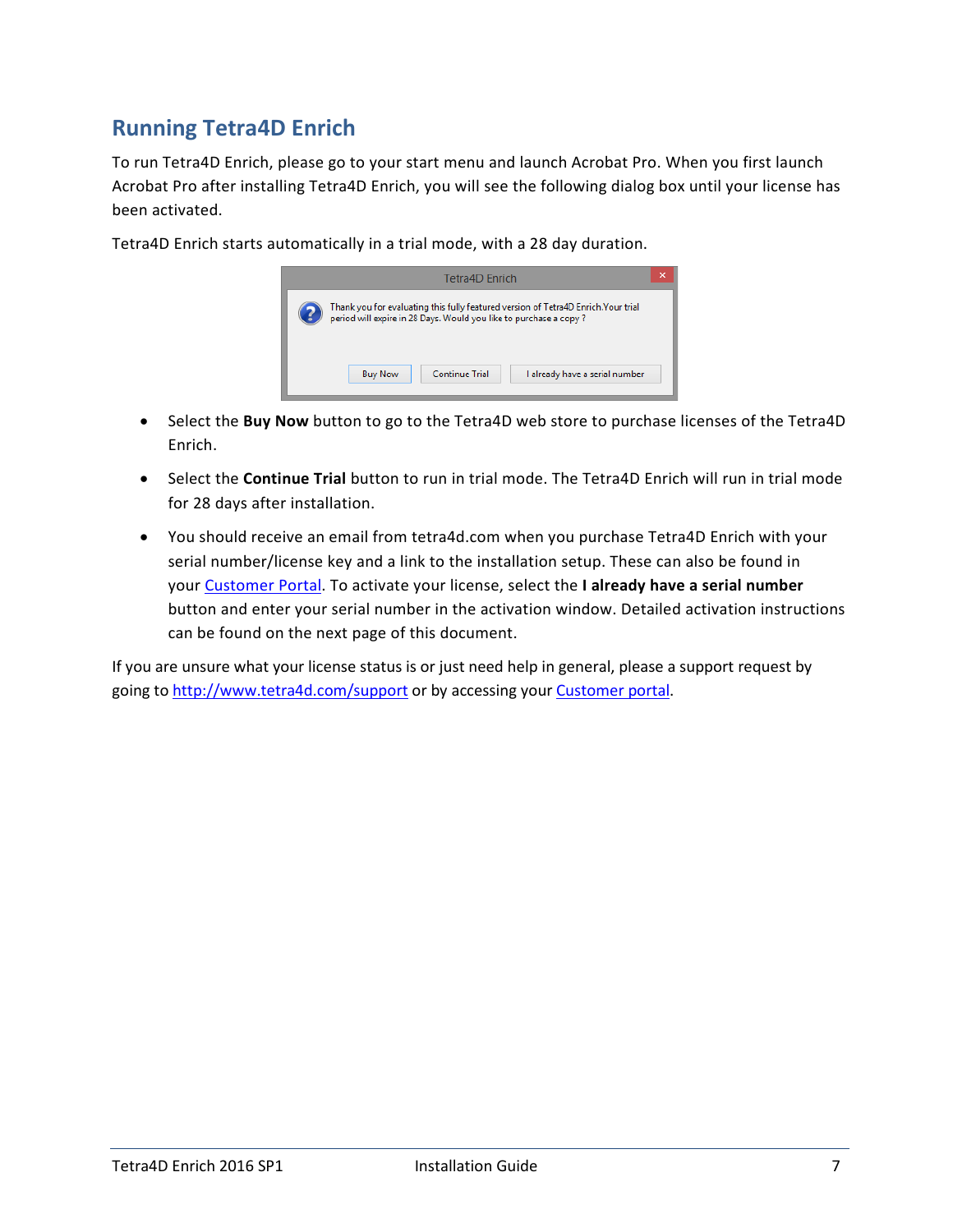#### <span id="page-8-0"></span>**License Activation**

*The Tetra4D Enrich licensing system makes it possible to activate your license without contacting Tetra4D support.*

In order to adapt to various situations, Tetra4D Enrich provides different ways to activate a license on a computer:

- Online activation (computer connected to the Internet)
	- o Activation can be performed
		- From the top menu **Tetra4D Enrich > Request license** dialog box,
		- From the license manager, accessible in the top menu: **Tetra4D Converter > License manager**.

*Note:* 

*The license manager is only accessible in the Tetra4D Converter top menu.*

- Offline activation (computer not connected to the Internet)
	- o Activation can be performed from the license manager, accessible in the top menu: **Tetra4D Converter > License manager**.

#### <span id="page-8-1"></span>**License activation: Online**

To access the online activation dialog:

• Start Acrobat Pro, and select **I already have a serial number** in the Tetra4D Enrich status dialog (this dialog will pop-up if tetra4D Enrich is running in trial mode).



• Or if you are already working in Acrobat, click on the top menu **Tetra4D Enrich > Request license** to access to the Tetra4D Enrich License dialog.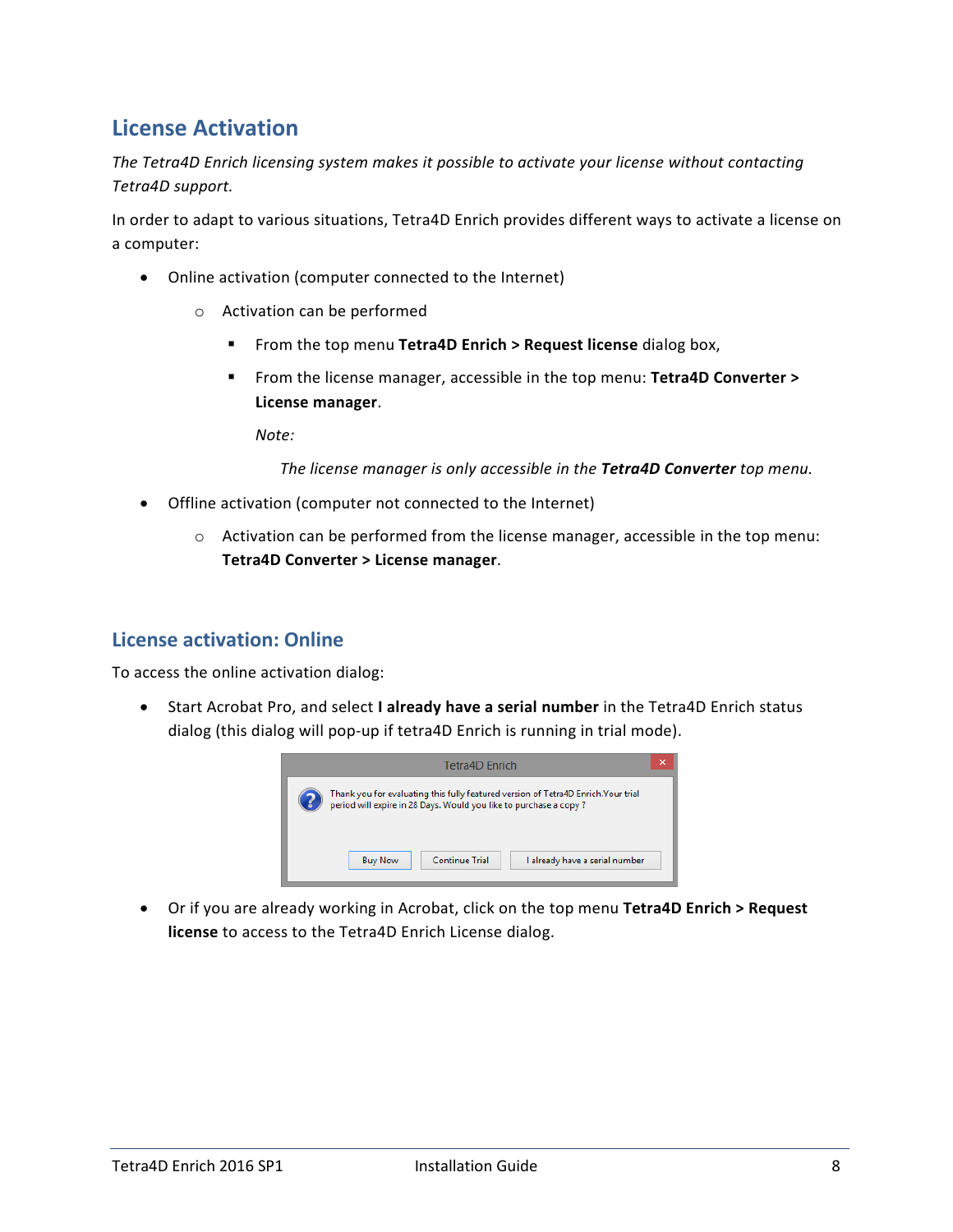• In the Tetra4D Enrich license dialog, enter your serial number

| Activate Tetra4D Enrich<br>TE<br>Your version of Tetra4D Enrich is not yet activated.<br>In order to activate it, please enter your serial number below.<br>Serial Number: | Tetra4D Enrich License |
|----------------------------------------------------------------------------------------------------------------------------------------------------------------------------|------------------------|
|                                                                                                                                                                            |                        |
|                                                                                                                                                                            |                        |

Remark:

The serial number should look like: XXXXXXX-XXXXXXXXXX-XXXXXXX-XXXXX

• Click OK to validate

*Note:*

*At this stage, an internet connection is required for the license to be activated.*

• If the activation is successful, the following message confirming the activation will be displayed.



- Press Ok to close the dialog box.
- If the activation is not successful, a dialog box will be displayed with a message indicating what the specific problem is (such as **Invalid serial number** or **Invalid license**):

|                  | <b>Tetra4D Enrich</b> |    |
|------------------|-----------------------|----|
| Invalid License. |                       |    |
|                  |                       | OK |

In such a case, please follow the **Offline activation process** instructions.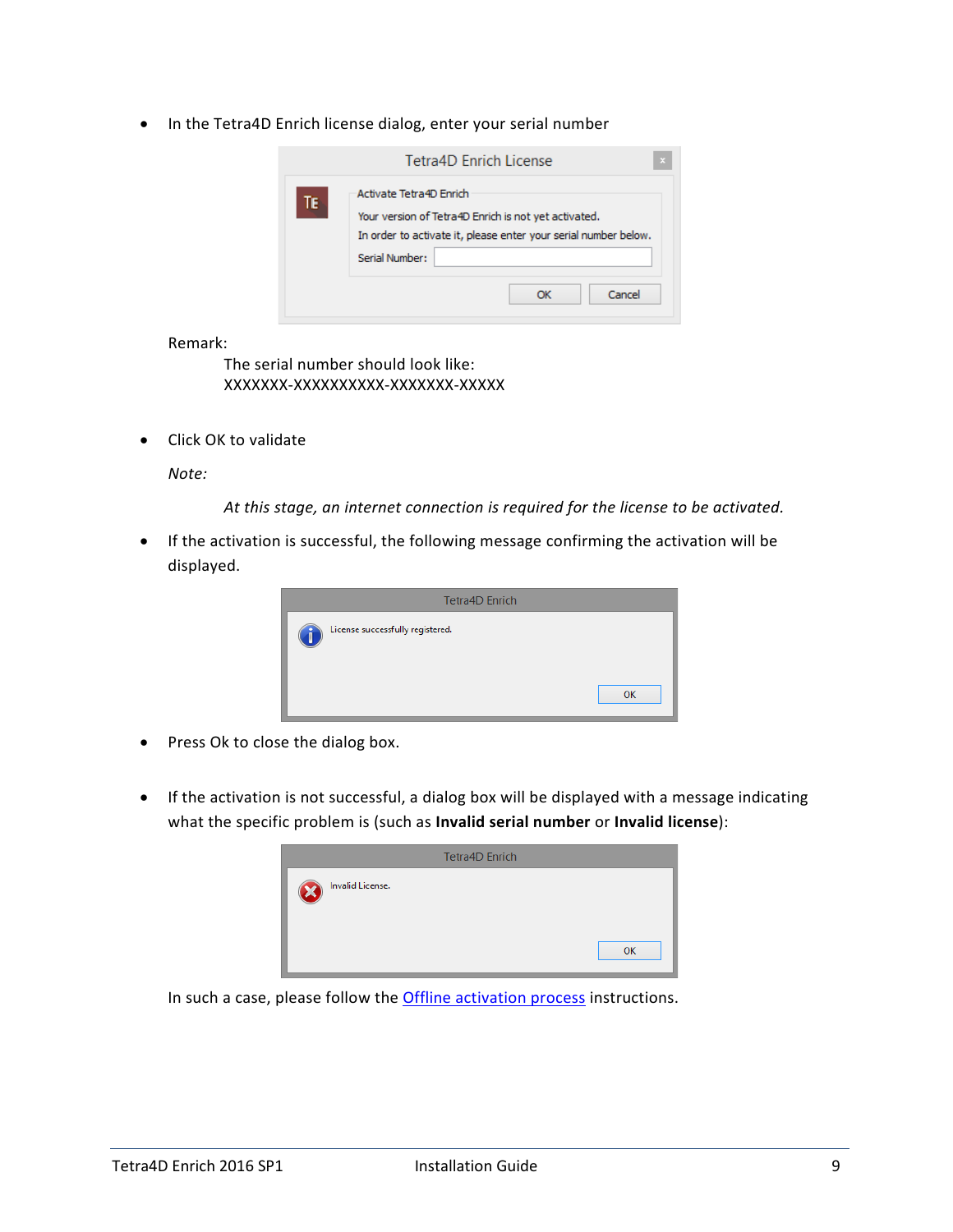#### <span id="page-10-0"></span>**License Activation: Offline**

To access to the offline activation dialog:

- Start Acrobat Pro
- Click on the top menu **Tetra4D Converter > License Manager** to access to the Tetra4D License Manager

| $\blacklozenge$                     | <b>Software Registration Utility</b>                                                                                                                                                                                                                                          |                               |         |                     |
|-------------------------------------|-------------------------------------------------------------------------------------------------------------------------------------------------------------------------------------------------------------------------------------------------------------------------------|-------------------------------|---------|---------------------|
|                                     | Registered products will appear in the list below. To license a product, select it<br>in the list below and click the Activate button. You will need your serial number to<br>activate the product.                                                                           |                               |         |                     |
|                                     | Activation requires an active connection to the Internet. If no Internet connection is available.<br>you can activate using the offline mode. This will create a license request file that you will need<br>to send to support in order to receive a license activation file. |                               |         |                     |
| <b>Product Name</b>                 | Serial Number                                                                                                                                                                                                                                                                 | <b>Status</b>                 | Version | Activate            |
| Tetra4D Converter<br>Tetra4D Enrich | None                                                                                                                                                                                                                                                                          | None<br>Trial - 28 Days Remai | 2016    | Import License File |
|                                     |                                                                                                                                                                                                                                                                               |                               |         | <b>Deactivate</b>   |
|                                     |                                                                                                                                                                                                                                                                               |                               |         | Exit                |
|                                     |                                                                                                                                                                                                                                                                               |                               |         |                     |

*Notes:*

- *The license manager is only accessible in the Tetra4D Converter top menu*
- *The Tetra4D License Manager tool lists:*
	- o *The installed Tetra4D products*
	- o *The Serial number currently used for each product*
		- *Your serial number if the product has been activated*
		- *A generic "trial" serial number if the product is in trial mode*
	- o *The status of each product (Trial mode, registered…)*
	- o *The version of each product*
- Select the **Tetra4D Enrich** product

*Note:*

• *Installing Tetra4D Enrich product also installs Tetra4D Converter product.*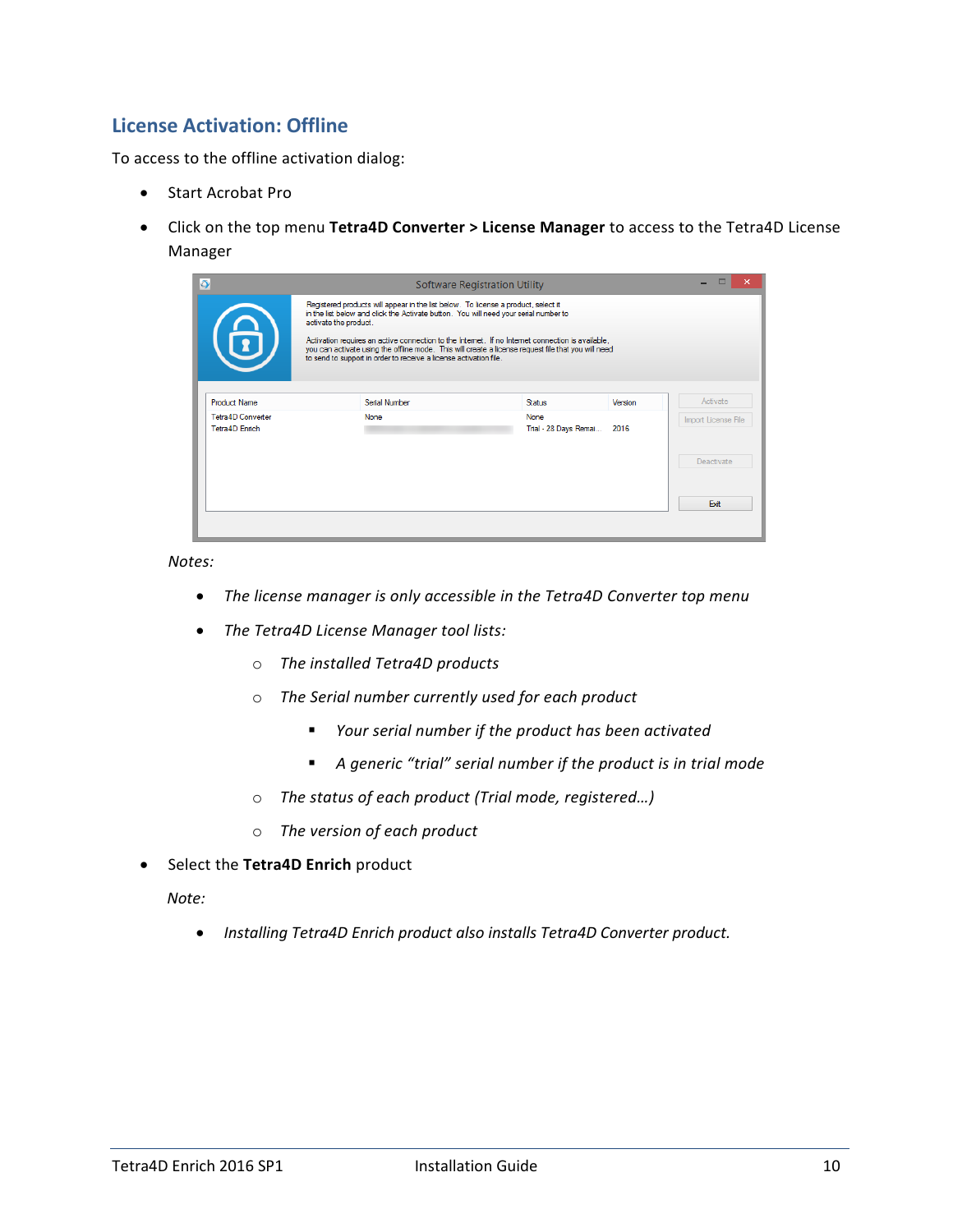• Click on **Activate**

| $\blacklozenge$     |                                                                                                                                                                                                                                                                                                                                                                                                                                                                                      | <b>Software Registration Utility</b> |         |                     |
|---------------------|--------------------------------------------------------------------------------------------------------------------------------------------------------------------------------------------------------------------------------------------------------------------------------------------------------------------------------------------------------------------------------------------------------------------------------------------------------------------------------------|--------------------------------------|---------|---------------------|
| 6                   | Registered products will appear in the list below. To license a product, select it<br>in the list below and click the Activate button. You will need your serial number to<br>activate the product.<br>Activation requires an active connection to the Internet. If no Internet connection is available.<br>you can activate using the offline mode. This will create a license request file that you will need<br>to send to support in order to receive a license activation file. |                                      |         |                     |
| <b>Product Name</b> | Serial Number                                                                                                                                                                                                                                                                                                                                                                                                                                                                        | Status                               | Version | Activate            |
| Tetra4D Converter   | None                                                                                                                                                                                                                                                                                                                                                                                                                                                                                 | None                                 |         | Import License File |
| Tetra4D Enrich      |                                                                                                                                                                                                                                                                                                                                                                                                                                                                                      | Trial - 28 Days Remai                | 2016    |                     |
|                     |                                                                                                                                                                                                                                                                                                                                                                                                                                                                                      |                                      |         | Deactivate          |
|                     |                                                                                                                                                                                                                                                                                                                                                                                                                                                                                      |                                      |         | Exit                |
|                     |                                                                                                                                                                                                                                                                                                                                                                                                                                                                                      |                                      |         |                     |

• Input your serial number

| <b>Enter Serial Number</b>                  | ×  |
|---------------------------------------------|----|
| Enter your serial number below to activate. |    |
| Activate Online<br>Activate Offline         |    |
|                                             | .: |

- Click on **Activate Offline**
- Save the Offline\_activation\_ XXXXXXX-XXXXXXXXXXXXXXXXXXXXXXX \_macAddress.req file generated by the license manager

| $\ddot{\Phi}$                                                                                              |                           | Save a license request           |                  |             | $\boldsymbol{\times}$ |
|------------------------------------------------------------------------------------------------------------|---------------------------|----------------------------------|------------------|-------------|-----------------------|
| $(\Leftrightarrow)$<br>$\leftrightarrow$                                                                   | > This PC > Documents     | Ċ<br>v                           | Search Documents |             | ρ                     |
| Organize $\blacktriangledown$<br>New folder                                                                |                           |                                  |                  | 888 ▼       |                       |
| <b>X</b> Favorites<br>Desktop<br>Downloads<br>lń.<br><b>Recent places</b><br><b>R</b> Homegroup<br>This PC | Name                      | ×<br>No items match your search. | Date modified    | <b>Type</b> |                       |
| <b>Cu</b> Network                                                                                          |                           |                                  |                  |             |                       |
|                                                                                                            | $\langle$                 |                                  |                  |             | Y.                    |
| File name:                                                                                                 | <b>Offline Activation</b> |                                  |                  | .req        | v                     |
| Save as type:                                                                                              |                           |                                  |                  |             | $\checkmark$          |
| <b>Hide Folders</b>                                                                                        |                           |                                  | Save             | Cancel      | $\mathcal{M}$         |

• Send the Offline\_activation\_ XXXXXXX-XXXXXXXXXXXXXXXXXXXXXX \_macAddress.req file to [support@tetra4d.com](mailto:support@tetra4d.com)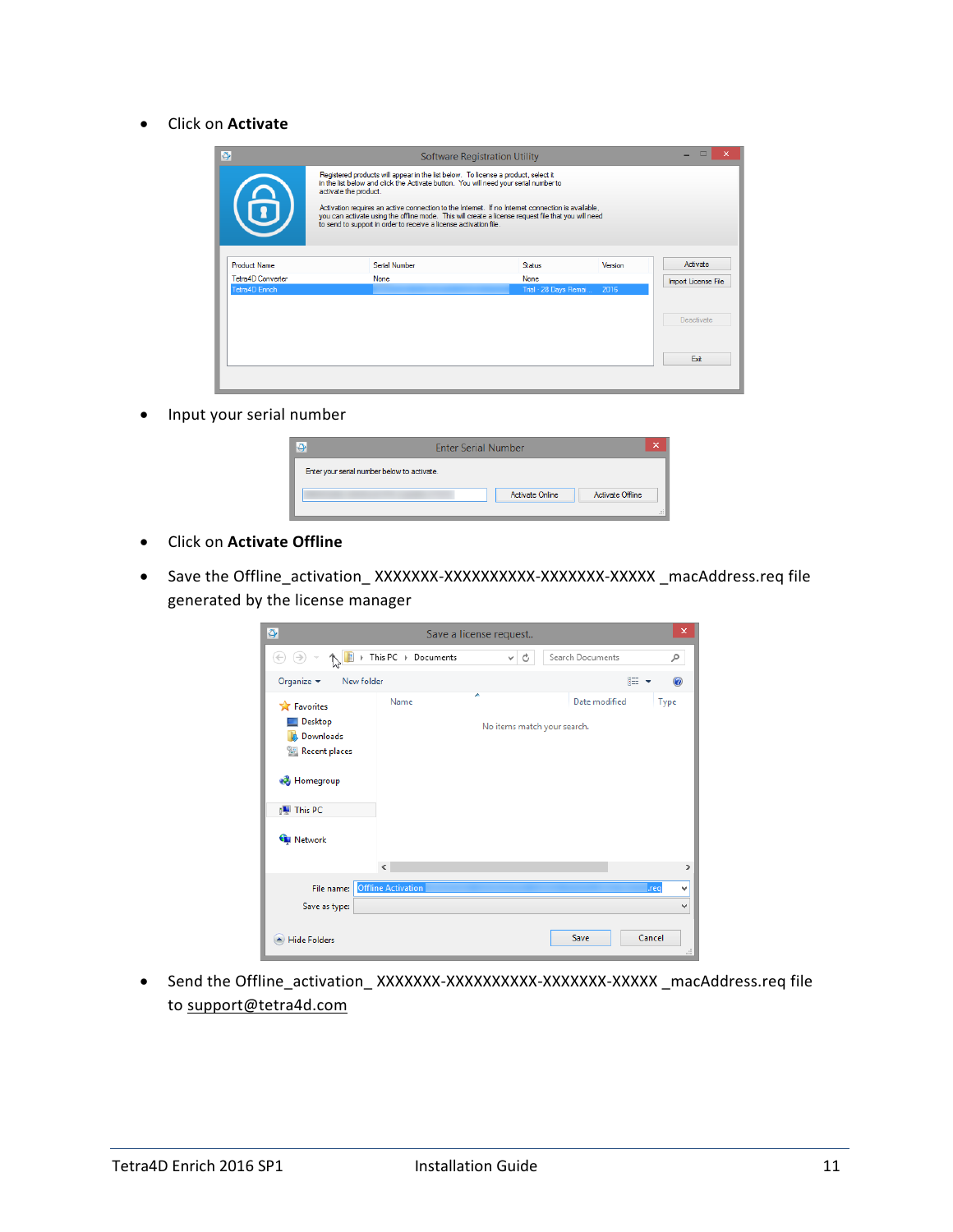• Our support staff will send a license file corresponding to the computer from which you issued the activation request.

Remark:

- o The file you will receive will be named as shown below:
	- XXXXXXX-XXXXXXXXXX-XXXXXXX-XXXXX \_macAddress
- Start Acrobat Pro
- Click on the top menu **Tetra4D Converter > License Manager** to access to the Tetra4D License manager
- Select the **Tetra4D Enrich** product

| $\overline{\Phi}$   | <b>Software Registration Utility</b>                                                                                                                                                                                                                                          |                       |         |                     |  |  |  |
|---------------------|-------------------------------------------------------------------------------------------------------------------------------------------------------------------------------------------------------------------------------------------------------------------------------|-----------------------|---------|---------------------|--|--|--|
|                     | Registered products will appear in the list below. To license a product, select it<br>in the list below and click the Activate button. You will need your serial number to<br>activate the product.                                                                           |                       |         |                     |  |  |  |
| 6                   | Activation requires an active connection to the Internet. If no Internet connection is available.<br>you can activate using the offline mode. This will create a license request file that you will need<br>to send to support in order to receive a license activation file. |                       |         |                     |  |  |  |
| <b>Product Name</b> | Serial Number                                                                                                                                                                                                                                                                 | <b>Status</b>         | Version | Activate            |  |  |  |
| Tetra4D Converter   | None                                                                                                                                                                                                                                                                          | None                  |         | Import License File |  |  |  |
| Tetra4D Enrich      |                                                                                                                                                                                                                                                                               | Trial - 28 Days Remai | 2016    |                     |  |  |  |
|                     |                                                                                                                                                                                                                                                                               |                       |         | Deactivate          |  |  |  |
|                     |                                                                                                                                                                                                                                                                               |                       |         | Exit                |  |  |  |

• Click on **Import License File**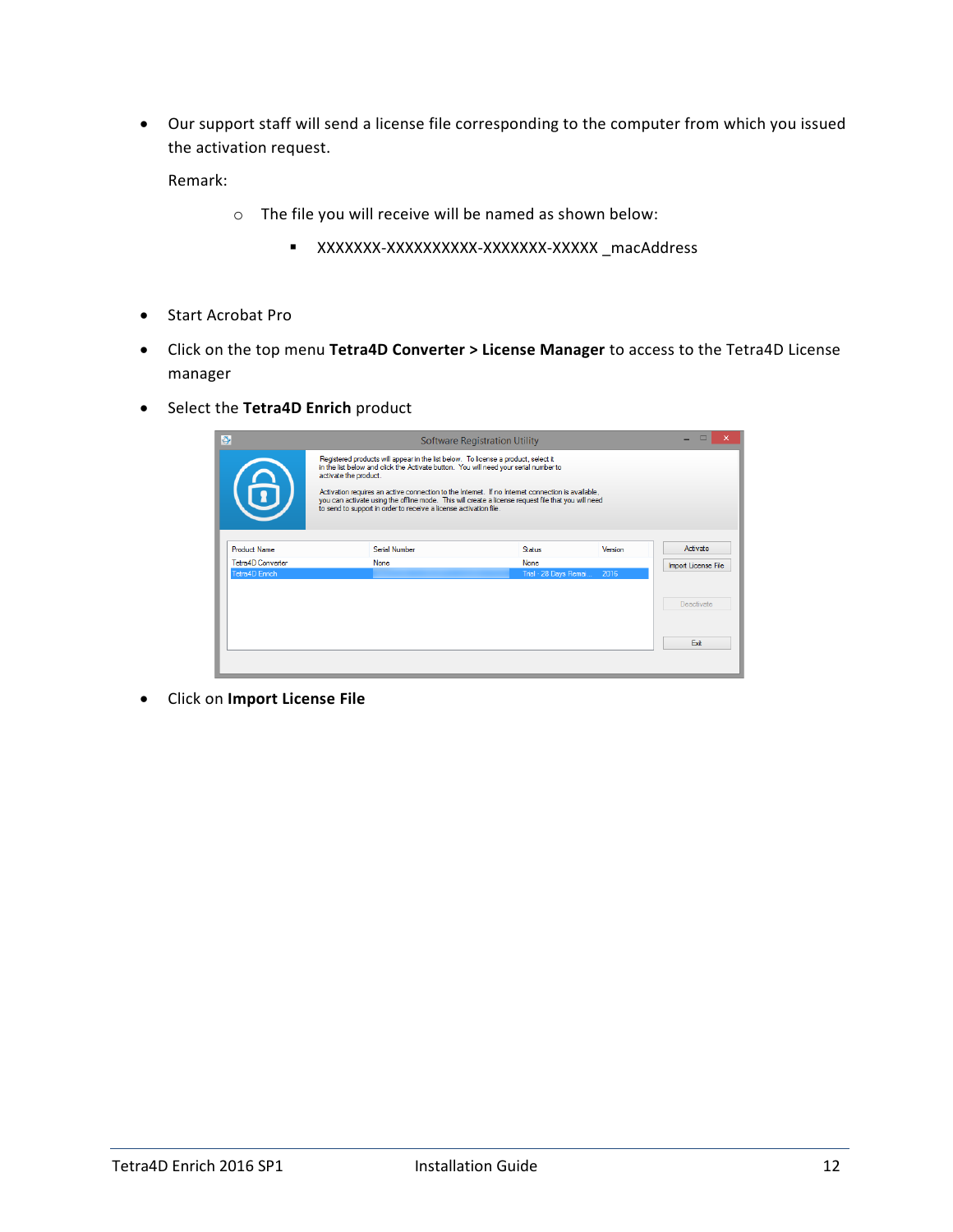• Select the .license file you received

| $\overline{\Phi}$                                                    |                  | Choose your license file |                      | ×                                       |
|----------------------------------------------------------------------|------------------|--------------------------|----------------------|-----------------------------------------|
| $\Box$ Desktop $\rightarrow$<br>⊖<br>$\Leftarrow$<br>个               |                  | C<br>v.                  | Search Desktop       | مر                                      |
| Organize $\blacktriangledown$<br>New folder                          |                  |                          | 50                   | 0                                       |
| ▲ A Favorites<br>Desktop<br><b>Downloak</b>                          | Homegroup        |                          |                      |                                         |
| <b>Recent places</b>                                                 | Support          |                          |                      |                                         |
| <b>B</b> Homegroup                                                   | This PC          |                          |                      |                                         |
| $\triangleright$ [ $\blacksquare$ This PC<br><b>Computer Network</b> | <b>Libraries</b> |                          |                      |                                         |
|                                                                      | Network          |                          |                      |                                         |
|                                                                      | File name:       | ٧                        | License File<br>Open | $\checkmark$<br>Cancel<br>$\mathcal{A}$ |

• Click **OK** to activate your license

|                                     | <b>Software Registration Utility</b><br>Registered products will appear in the list below. To license a product, select it<br>in the list below and click the Activate button. You will need your serial number to<br>activate the product.                                   |                          |         |                     |  |  |  |
|-------------------------------------|-------------------------------------------------------------------------------------------------------------------------------------------------------------------------------------------------------------------------------------------------------------------------------|--------------------------|---------|---------------------|--|--|--|
| 6                                   | Activation requires an active connection to the Internet. If no Internet connection is available,<br>you can activate using the offline mode. This will create a license request file that you will need<br>to send to support in order to receive a license activation file. |                          |         |                     |  |  |  |
| <b>Product Name</b>                 | Serial Number                                                                                                                                                                                                                                                                 | Status                   | Version | Activate            |  |  |  |
| Tetra4D Converter<br>Tetra4D Enrich | None                                                                                                                                                                                                                                                                          | <b>None</b><br>Unlimited | 2016    | Import License File |  |  |  |
|                                     |                                                                                                                                                                                                                                                                               |                          |         | Deactivate          |  |  |  |
|                                     |                                                                                                                                                                                                                                                                               |                          |         |                     |  |  |  |

Remark:

A confirmation message is shown in the left bottom corner of the dialog box.

• Click **Exit** to close the window.

*Note:*

• *Even if the Tetra4D Converter license status is set to none, the product is activated by the Tetra4D Enrich license.*